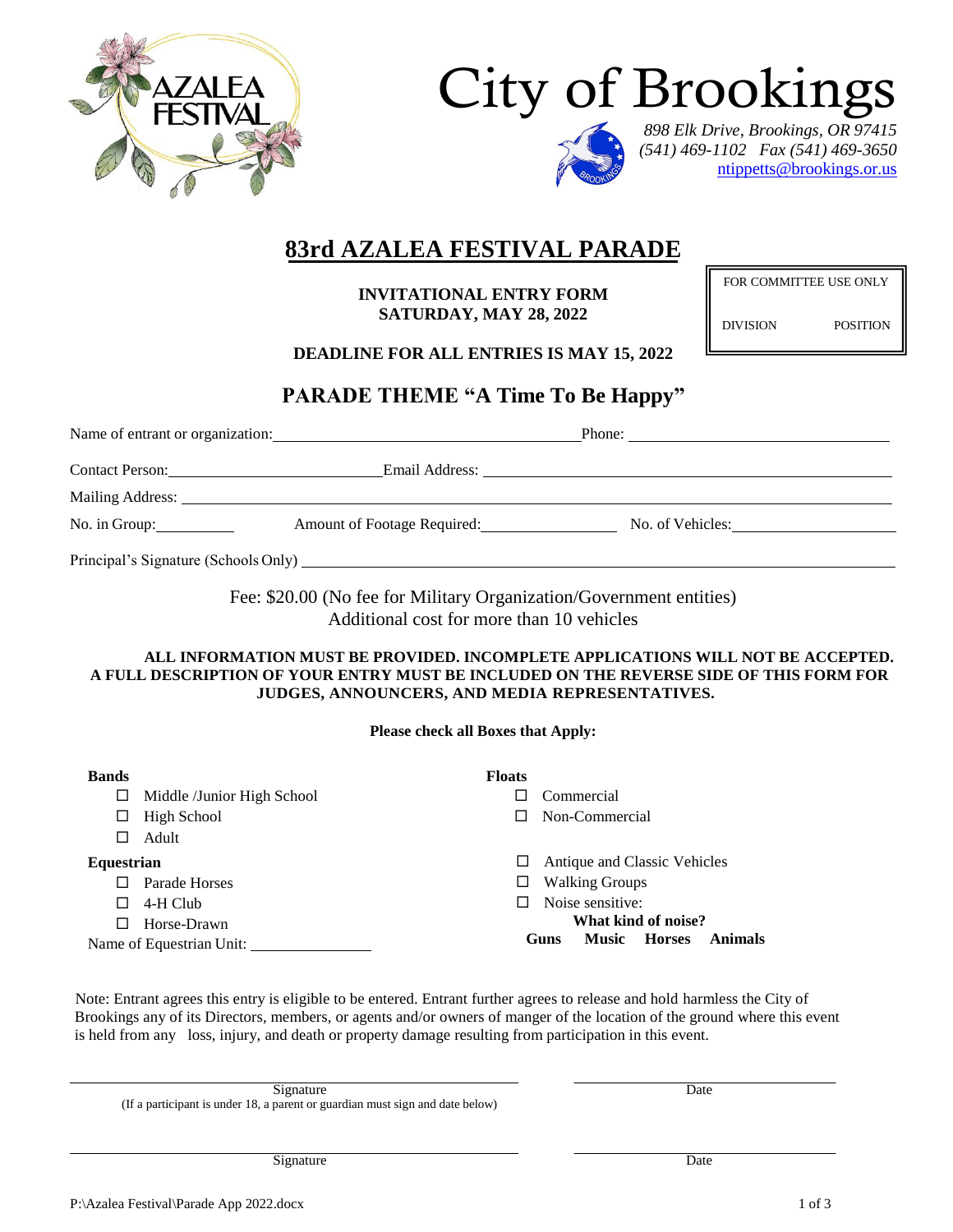



*(541) 469-1102 Fax (541) 469-3650* ntippetts@brookings.or.us

### **THIS SECTION MUST BE COMPLETED FOR ENTRY OR ENTRY WILL BE DECLARED INVALID**

THIS INFORMATION WILL BE USED FOR ANNOUNCING YOUR PARADE ENTRY AS WELL AS FOR PUBLICITY PURPOSES. PLEASE BE SPECIFIC BUT LIMIT TO SPACE PROVIDED.

**DESCRIPTION OF ENTRY; Please describe how your entry will be decorated to reflect the theme of "A Time To Be Happy ". Include group information, materials, etc.**

#### **PLEASE MAIL OR DROP OFF PARADE APPLICATION WITH CHECK MADE PAYABLE TO:**

**CITY OF BROOKINGS 898 ELK DRIVE BROOKING, OREGON 97415**